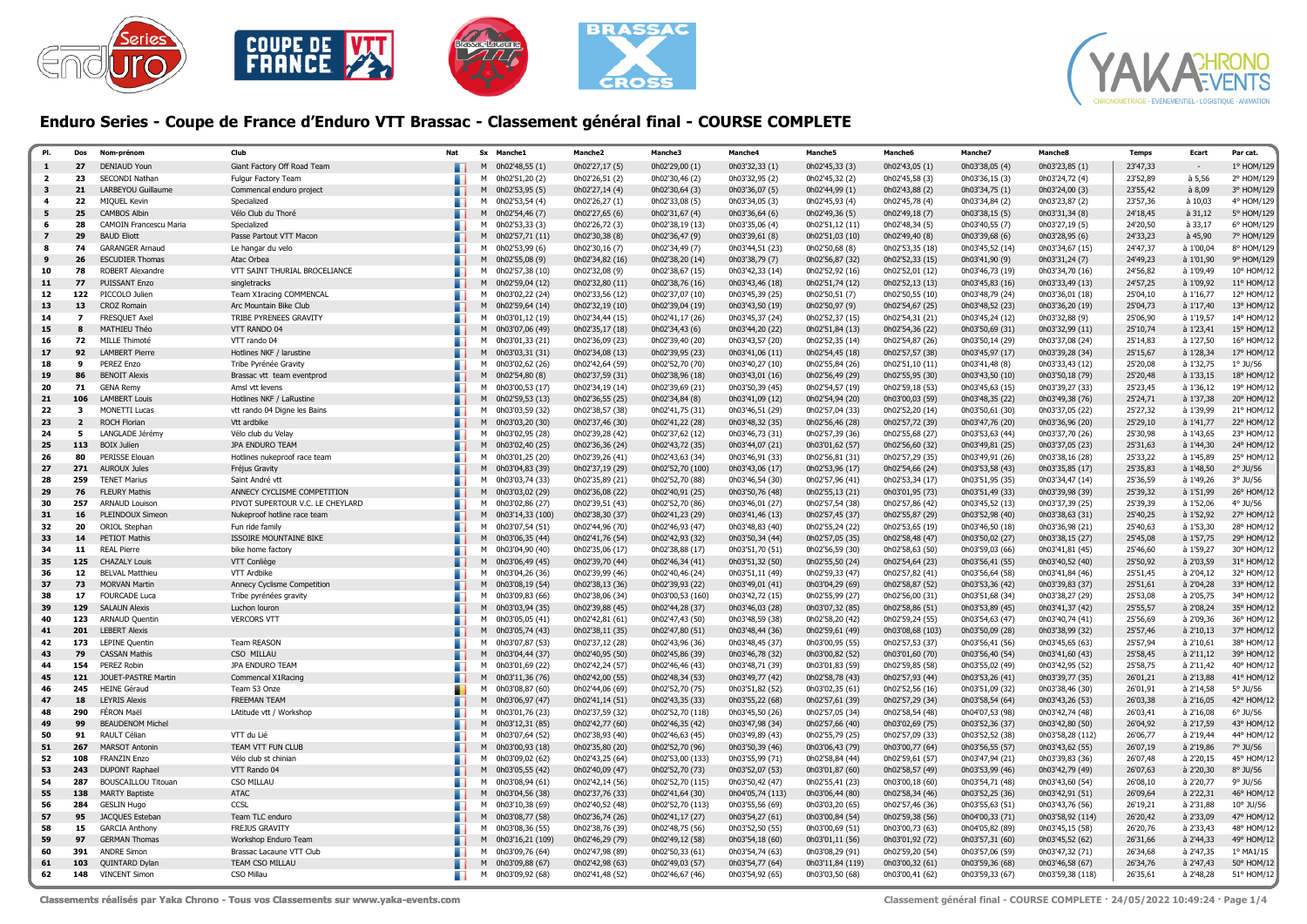| PI.        | Dos        | Nom-prénom                                   | Clut                                         | Nat |        | Sx Manche1                           | <b>Manche2</b>                       | Manche3                              | <b>Manche4</b>                       | <b>Manche5</b>                       | <b>Manche6</b>                       | Manche <sub>7</sub>                  | Manche8                              | Temps                | Ecart                  | Par cat.                |
|------------|------------|----------------------------------------------|----------------------------------------------|-----|--------|--------------------------------------|--------------------------------------|--------------------------------------|--------------------------------------|--------------------------------------|--------------------------------------|--------------------------------------|--------------------------------------|----------------------|------------------------|-------------------------|
| 63         | 248        | POILVERT PIETO Gurvan                        | Mené Team Bike                               |     | M      | 0h03'06,56 (46)                      | 0h02'53,51 (125)                     | 0h02'52,70 (78)                      | 0h03'57,32 (75)                      | 0h03'05,97 (76)                      | 0h03'02,12 (74)                      | 0h03'55,69 (52)                      | 0h03'42,18 (47)                      | 26'36,05             | à 2'48,72              | $11^{\circ}$ JU/56      |
| 64         | 300        | <b>BLAVY Grégory</b>                         | Vélo club du Thoré                           |     | M      | 0h03'11,78 (79)                      | 0h02'49,35 (94)                      | 0h02'52,70 (126)                     | 0h03'54,01 (59)                      | 0h03'08,33 (93)                      | 0h03'00,91 (65)                      | 0h03'57,64 (62)                      | 0h03'45,40 (61)                      | 26'40,12             | à 2'52,79              | 12° JU/56               |
| 65         | 258        | POPPE Léon                                   | Vercors VTT                                  |     | M      | 0h03'09,79 (65)                      | 0h02'47,33 (86)                      | 0h02'52,70 (87)                      | 0h03'52,17 (54)                      | 0h03'09,10 (99)                      | 0h03'01,53 (69)                      | 0h04'03,11 (81)                      | 0h03'46,26 (66)                      | 26'41,99             | à 2'54,66              | 13° JU/56               |
| 66         | 252        | <b>BALDEYROU Pierrick</b>                    | TEAM-CSO MILLAU                              |     |        | M 0h03'10,55 (70)                    | 0h02'46,64 (83)                      | 0h02'52,70 (82)                      | 0h03'54,96 (66)                      | 0h03'01,69 (58)                      | 0h02'58,23 (45)                      | 0h04'12,94 (123)                     | 0h03'46,68 (69)                      | 26'44,39             | à 2'57,06              | 14° JU/56               |
| 67         | 174        | <b>CROS Flavien</b>                          | Team XO balade                               |     | M      | 0h03'12,89 (89)                      | 0h02'40,71 (49)                      | 0h03'02,83 (173)                     | 0h03'53,77 (56)                      | 0h03'03,37 (67)                      | 0h03'01,07 (66)                      | 0h04'01,97 (74)                      | 0h03'48,12 (74)                      | 26'44,73             | à 2'57,40              | 52° HOM/12              |
| 68         | 167        | <b>DIOMEDE Louis</b>                         | RidinFamily                                  | Ж   | M      | 0h03'11,19 (75)                      | 0h02'42,26 (58)                      | 0h02'50,44 (63)                      | 0h03'58,91 (81)                      | 0h03'10,37 (108)                     | 0h03'02,88 (77)                      | 0h03'58,82 (65)                      | 0h03'50,42 (82)                      | 26'45,29             | à 2'57,96              | 53° HOM/12              |
| 69         | 247        | <b>BACHELET Baptiste</b>                     | <b>VCSCP</b>                                 |     | M      | 0h03'03,83 (34)                      | 0h02'45,21 (72)                      | 0h02'52,70 (77)                      | 0h03'39,69 (9)                       | 0h02'59,29 (46)                      | 0h02'57,80 (40)                      | 0h04'19,09 (152)                     | 0h04'09,71 (180)                     | 26'47,32             | à 2'59,99              | 15° JU/56               |
| 70         | 136        | SUAU Florian                                 | ASEI                                         |     | M      | 0h03'10,80 (71)                      | 0h02'48,20 (91)                      | 0h02'50,51 (64)                      | 0h03'55,94 (70)                      | 0h03'06,16 (77)                      | 0h03'02,97 (78)                      | 0h04'05,57 (88)                      | 0h03'50,90 (84)                      | 26'51,05             | à 3'03,72              | 54° HOM/12              |
| 71         | 185        | <b>BLAVY Hugo</b>                            | Vélo club thoré                              |     | M      | 0h03'08,87 (59)                      | 0h02'56,38 (133)                     | 0h02'50,91 (66)                      | 0h03'57,64 (77)                      | 0h03'07,86 (87)                      | 0h03'05,69 (89)                      | 0h04'01,61 (73)                      | 0h03'45,88 (65)                      | 26'54,84             | à 3'07,51              | 55° HOM/12              |
| 72         | 100        | <b>MAGNAN Arthur</b>                         | <b>VTT GAURIAC</b>                           |     | м      | 0h03'16,70 (112)                     | 0h02'47,38 (88)                      | 0h02'52,91 (132)                     | 0h04'03,94 (105)                     | 0h03'07,17 (83)                      | 0h03'01,27 (67)                      | 0h03'55,36 (50)                      | 0h03'50,32 (80)                      | 26'55,05             | à 3'07,72              | 56° HOM/12              |
| 73         | 162        | <b>CHATELET Benjamin</b>                     | <b>Meuse Gravity</b>                         |     | M      | 0h03'10,84 (72)                      | 0h02'46,57 (82)                      | 0h02'49,15 (59)                      | 0h03'59,81 (85)                      | 0h03'05,76 (75)                      | 0h03'05,43 (88)                      | 0h04'02,93 (79)                      | 0h03'54,89 (93)                      | 26'55,38             | à 3'08,05              | 57° HOM/12              |
| 74         | 249        | <b>CONSTANT Nicolas</b>                      | Us cagnes vtt                                |     | м      | 0h03'11,69 (78)                      | 0h02'45,61 (73)                      | 0h02'52,70 (79)                      | 0h03'53,99 (58)                      | 0h03'11,80 (118)                     | 0h03'05,80 (91)                      | 0h04'05,09 (86)                      | 0h03'49,81 (78)                      | 26'56,49             | à 3'09,16              | 16° JU/56               |
| 75         | 83         | LEONARDI Guillaume                           | Team VSCB 21                                 |     | M      | 0h03'12,14 (82)                      | 0h02'42,84 (62)                      | 0h02'46,96 (48)                      | 0h03'58,49 (78)                      | 0h03'06,83 (81)                      | 0h03'06,89 (96)                      | 0h04'08,36 (102)                     | 0h03'54,71 (92)                      | 26'57,22             | à 3'09,89              | 58° HOM/12              |
| 76<br>77   | 114<br>296 | PHILIPPE Jordan<br><b>CHORETIER Nathan</b>   | RIDIN'FAMILY<br>Team Ridin Family            |     | м<br>M | 0h03'17,63 (120)<br>0h03'07,22 (50)  | 0h02'51,40 (107)<br>0h02'50,63 (102) | 0h02'54,66 (138)                     | 0h03'56,82 (73)<br>0h03'59,06 (82)   | 0h03'02,44 (62)<br>0h03'05,10 (72)   | 0h02'49,84 (9)<br>0h03'13,16 (136)   | 0h04'13,56 (127)                     | 0h03'54,20 (90)<br>0h03'50,48 (83)   | 27'00,55<br>27'04,52 | à 3'13,22<br>à 3'17,19 | 59° HOM/12<br>17° JU/56 |
| 78         | 293        | <b>LEBRUN Livio</b>                          |                                              |     | м      | 0h03'13,05 (91)                      | 0h02'49,24 (93)                      | 0h02'52,70 (124)<br>0h02'52,70 (121) | 0h04'02,92 (100)                     | 0h03'10,55 (109)                     | 0h03'04,20 (81)                      | 0h04'06,17 (92)<br>0h04'04,81 (84)   | 0h03'47,84 (72)                      | 27'05,31             | à 3'17,98              | 18° JU/56               |
| 79         | 107        | <b>BROUSTAL Gabriel</b>                      | Mtb les Angles<br><b>Blagnac BMX</b>         |     | M      | 0h03'14,84 (101)                     | 0h02'48,58 (92)                      | 0h02'52,28 (69)                      | 0h03'54,69 (62)                      | 0h03'09,73 (104)                     | 0h03'11,48 (124)                     | 0h04'02,65 (78)                      | 0h03'51,35 (86)                      | 27'05,60             | à 3'18,27              | 60° HOM/12              |
| 80         | 291        | <b>BOUCHUT Thomas</b>                        | libre                                        |     | м      | 0h03'12,50 (87)                      | 0h02'50,07 (99)                      | 0h02'52,70 (119)                     | 0h03'59,22 (83)                      | 0h03'07,30 (84)                      | 0h03'06,25 (92)                      | 0h04'04,83 (85)                      | 0h03'52,93 (88)                      | 27'05,80             | à 3'18,47              | 19° JU/56               |
| 81         | 242        | <b>TERRASSON Gabin</b>                       | ANNECY CYCLISME COMPETITION                  |     | M      | 0h03'09,59 (63)                      | 0h02'45,69 (74)                      | 0h02'52,70 (72)                      | 0h04'00,75 (89)                      | 0h03'09,67 (103)                     | 0h03'03,28 (79)                      | 0h04'08,66 (106)                     | 0h03'56,15 (102)                     | 27'06,49             | à 3'19,16              | 20° JU/56               |
| 82         | 89         | <b>LINARES Jauris</b>                        | VTT Rando 04                                 |     | м      | 0h03'13,65 (94)                      | 0h02'46,53 (81)                      | 0h02'55,28 (144)                     | 0h04'01,60 (93)                      | 0h03'09,59 (102)                     | 0h03'05,01 (84)                      | 0h04'06,33 (93)                      | 0h03'49,64 (77)                      | 27'07,63             | à 3'20,30              | 61° HOM/12              |
| 83         | 186        | ROTONDO Léo                                  | <b>VELOROC GUIL DURANCE</b>                  |     | M      | 0h03'14,06 (98)                      | 0h02'46,77 (85)                      | 0h02'48,56 (55)                      | 0h04'11,24 (133)                     | 0h03'02,57 (64)                      | 0h03'02,77 (76)                      | 0h04'08,37 (103)                     | 0h03'55,11 (94)                      | 27'09,45             | à 3'22,12              | 62° HOM/12              |
| 84         | 130        | <b>GENEVE Clément</b>                        | <b>BESSE SUPER BESSE</b>                     |     | м      | 0h03'31,55 (213)                     | 0h02'45,72 (75)                      | 0h02'53,33 (135)                     | 0h03'53,83 (57)                      | 0h03'11,52 (116)                     | 0h03'10,52 (114)                     | 0h03'59,48 (69)                      | 0h03'45,27 (59)                      | 27'11,22             | à 3'23,89              | 63° HOM/12              |
| 85         | 266        | SIBELLAS Jérémi                              | <b>PJPC</b>                                  |     | M      | 0h03'13,94 (96)                      | 0h02'52,76 (117)                     | 0h02'52,70 (95)                      | 0h03'58,55 (79)                      | 0h03'05,12 (73)                      | 0h03'09,89 (107)                     | 0h04'02,53 (77)                      | 0h03'56,43 (105)                     | 27'11,92             | à 3'24,59              | $21^{\circ}$ JU/56      |
| 86         | 127        | <b>METGE Jules</b>                           | <b>VCMAPV</b>                                |     | м      | 0h03'12,45 (86)                      | 0h02'51,97 (112)                     | 0h02'54,74 (139)                     | 0h04'00,69 (88)                      | 0h03'11,98 (121)                     | 0h03'07,09 (98)                      | 0h04'05,83 (90)                      | 0h03'48,02 (73)                      | 27'12,77             | à 3'25,44              | 64° HOM/12              |
| 87         | 104        | LOMBARD Jordy                                | <b>Team VCMAPV</b>                           |     | M      | 0h03'13,70 (95)                      | 0h02'51,97 (111)                     | 0h02'50,41 (62)                      | 0h04'05,71 (112)                     | 0h03'06,93 (82)                      | 0h03'11,55 (125)                     | 0h04'02,24 (76)                      | 0h03'52,45 (87)                      | 27'14,96             | à 3'27,63              | 65° HOM/12              |
| 88         | 203        | <b>ZENNER Alexandre</b>                      |                                              |     | м      | 0h03'16,74 (113)                     | 0h02'50,08 (100)                     | 0h02'45,86 (40)                      | 0h04'00,26 (86)                      | 0h03'12,09 (123)                     | 0h03'11,48 (123)                     | 0h04'12,43 (119)                     | 0h03'56,36 (104)                     | 27'25,30             | à 3'37,97              | 66° HOM/12              |
| 89         | 115        | <b>CARRO Gabriel</b>                         | Mené Team Bike                               |     | M      | 0h03'12,14 (83)                      | 0h02'47,37 (87)                      | 0h02'57,95 (150)                     | 0h03'59,48 (84)                      | 0h03'09,28 (100)                     | 0h03'10,59 (115)                     | 0h04'10,12 (111)                     | 0h03'59,23 (117)                     | 27'26,16             | à 3'38,83              | 67° HOM/12              |
| 90         | 302        | <b>THOMASSIN Romain</b>                      | Véloroc Guil Durance                         |     | м      | 0h03'20,66 (133)                     | 0h02'53,25 (123)                     | 0h02'52,70 (128)                     | 0h04'09,27 (126)                     | 0h03'08,21 (90)                      | 0h03'03,98 (80)                      | 0h04'07,69 (99)                      | 0h03'51,03 (85)                      | 27'26,79             | à 3'39,46              | 22° JU/56               |
| 91         | 164        | <b>VERGNAUD Victor</b>                       | <b>Meuse Gravity</b>                         |     | M      | 0h03'11,05 (73)                      | 0h02'45,97 (76)                      | 0h02'54,62 (137)                     | 0h04'01,47 (92)                      | 0h03'08,96 (98)                      | 0h03'13,54 (140)                     | 0h04'12,53 (120)                     | 0h03'59,00 (115)                     | 27'27,14             | à 3'39,81              | 68° HOM/12              |
| 92         | 94         | <b>MASSOT Quentin</b>                        | <b>ASTERION WHEELS</b>                       |     | м      | 0h03'16,18 (108)                     | 0h02'46,37 (80)                      | 0h02'51,18 (67)                      | 0h04'05,00 (109)                     | 0h03'06.22 (78)                      | 0h03'17,41 (160)                     | 0h04'09,96 (109)                     | 0h03'55,34 (98)                      | 27'27,66             | à 3'40,33              | 69° HOM/12              |
| 93         | 88         | LOMBARD Dorian                               | <b>TEAM VCMAPV</b>                           |     | M      | 0h03'13,05 (90)                      | 0h02'50,77 (104)                     | 0h02'55,02 (141)                     | 0h04'02,77 (98)                      | 0h03'13,03 (127)                     | 0h03'13,14 (135)                     | 0h04'05,56 (87)                      | 0h03'54,42 (91)                      | 27'27,76             | à 3'40,43              | 70° HOM/12              |
| 94         | 183        | MASSALOUX Thibault                           | Vélo Club du Velay                           |     | м      | 0h03'18,34 (124)                     | 0h02'53,15 (122)                     | 0h03'06,20 (185)                     | 0h04'03,74 (104)                     | 0h03'05,07 (71)                      | 0h03'05,77 (90)                      | 0h04'16,35 (138)                     | 0h03'45,81 (64)                      | 27'34,43             | à 3'47,10              | 71° HOM/12              |
| 95         | 82         | <b>CROS Dorian</b>                           | CSO MILLAU                                   |     | M      | 0h03'11,17 (74)                      | 0h02'43,97 (68)                      | 0h02'50,82 (65)                      | 0h03'57,34 (76)                      | 0h03'12,96 (126)                     | 0h03'47,04 (283)                     | 0h04'03,05 (80)                      | 0h03'49,37 (75)                      | 27'35,72             | à 3'48,39              | 72° HOM/12              |
| 96         | 282        | <b>DURIF Valentin</b>                        | <b>BikeSchool Évolution</b><br>XC 63         |     | м      | 0h03'29,84 (206)                     | 0h02'54,52 (130)                     | 0h02'52,70 (111)                     | 0h04'07,52 (120)                     | 0h03'05,32 (74)                      | 0h03'06,67 (94)                      | 0h04'05,89 (91)                      | 0h03'53,91 (89)                      | 27'36,37             | à 3'49,04              | 23° JU/56               |
| 97<br>98   | 93<br>288  | <b>MATHEVON Maxime</b><br><b>ROBLOT Andy</b> | CSO MILLAU                                   |     | M<br>м | 0h03'16,79 (115)<br>0h03'18,74 (127) | 0h02'49,43 (95)                      | 0h02'52,13 (68)                      | 0h04'01,64 (94)                      | 0h03'11,40 (115)                     | 0h03'07,75 (100)                     | 0h04'24,94 (182)<br>0h04'12,30 (116) | 0h04'00,52 (124)<br>0h04'02,16 (134) | 27'44,60<br>27'46,57 | à 3'57,27<br>à 3'59,24 | 73° HOM/12<br>24° JU/56 |
| 99         | 268        | <b>HAUBERT Paul</b>                          | VTT Vallée de Seine                          |     | M      | 0h03'20,67 (134)                     | 0h02'56,44 (134)<br>0h02'57,51 (144) | 0h02'52,70 (116)<br>0h02'52,70 (97)  | 0h04'06,31 (115)<br>0h04'04,73 (108) | 0h03'09,75 (105)<br>0h03'15,01 (139) | 0h03'08,17 (102)<br>0h03'13,38 (139) | 0h04'07,22 (96)                      | 0h03'56,45 (106)                     | 27'47,67             | à 4'00,34              | 25° JU/56               |
| 100        | 401        | <b>GASPARD Gregory</b>                       | Évolution VTT St dié                         |     | м      | 0h03'22,03 (144)                     | 0h02'57,83 (145)                     | 0h03'01,98 (168)                     | 0h04'03,40 (102)                     | 0h03'11,30 (113)                     | 0h03'05,21 (87)                      | 0h04'08,08 (101)                     | 0h03'57,84 (109)                     | 27'47,67             | à 4'00,34              | 2° MA1/15               |
| 101        | 41         | <b>CHARLES Estelle</b>                       | Specialized                                  |     | F.     | 0h03'23,23 (151)                     | 0h02'56,34 (132)                     | 0h02'55,57 (145)                     | 0h04'03,15 (101)                     | 0h03'07,52 (86)                      | 0h03'09,80 (106)                     | 0h04'11,70 (113)                     | 0h04'00,44 (123)                     | 27'47,75             | à 4'00,42              | $1^{\circ}$ FEM/6       |
| 102        | 75         | <b>SEGUY Matthieu</b>                        | Team Lozere Cyclisme                         |     | м      | 0h03'17,87 (122)                     | 0h02'51,09 (105)                     | 0h02'57,62 (149)                     | 0h04'02,82 (99)                      | 0h03'12,95 (125)                     | 0h03'19,06 (172)                     | 0h04'09,97 (110)                     | 0h03'57,54 (108)                     | 27'48,92             | à 4'01,59              | 74° HOM/12              |
| 103        | 246        | <b>CERATO Nathan</b>                         | Vtt rando 04                                 |     | M      | 0h03'12,02 (81)                      | 0h03'33,18 (306)                     | 0h02'52,70 (76)                      | 0h03'57,22 (74)                      | 0h03'08,74 (97)                      | 0h03'08,75 (104)                     | 0h04'09,77 (108)                     | 0h03'46,63 (68)                      | 27'49,01             | à 4'01,68              | $26^\circ$ JU/56        |
| 104        | 421        | <b>LEPLEY Camille</b>                        | <b>GEKOBIKE</b>                              |     | м      | 0h03'19,99 (132)                     | 0h02'53,00 (119)                     | 0h03'00,66 (161)                     | 0h04'05,41 (110)                     | 0h03'16,60 (146)                     | 0h03'10,61 (116)                     | 0h04'08,61 (105)                     | 0h03'55,73 (100                      | 27'50,61             | à 4'03,28              | 1° MA2/20               |
| 105        | 98         | <b>BARET Alexis</b>                          | <b>BESSE SUPER BESSE</b>                     |     | M      | 0h03'18,59 (126)                     | 0h02'51,80 (109)                     | 0h02'59,75 (158)                     | 0h04'00,68 (87)                      | 0h03'12,07 (122)                     | 0h03'15,41 (151)                     | 0h04'12,79 (122)                     | 0h03'59,94 (119)                     | 27'51,03             | à 4'03,70              | 75° HOM/12              |
| 106        | 256        | <b>MARAVAL Louis</b>                         | CSO millau                                   |     | м      | 0h03'18,83 (128)                     | 0h02'50,35 (101)                     | 0h02'52,70 (85)                      | 0h04'03,50 (103)                     | 0h03'18,89 (161)                     | 0h03'13,92 (142)                     | 0h04'12,40 (118)                     | 0h04'02,32 (138)                     | 27'52,91             | à 4'05,58              | 27° JU/56               |
| 107        | 96         | <b>RIGAUD Nicolas</b>                        | Clic VTT                                     |     | M      | 0h03'16,59 (111)                     | 0h02'49,73 (97)                      | 0h02'59,59 (156)                     | 0h04'09,91 (129)                     | 0h03'13,17 (128)                     | 0h03'09,91 (108)                     | 0h04'14,44 (132)                     | 0h04'00,79 (126)                     | 27'54,13             | à 4'06,80              | 76° HOM/12              |
| 108        | 403        | <b>BERNIERE Jerome</b>                       | Mondovelo aude vtt Lous pounpils             |     | м      | 0h03'17,79 (121)                     | 0h02'57,27 (142)                     | 0h03'00,74 (162)                     | 0h04'06,47 (116)                     | 0h03'16,69 (147)                     | 0h03'07,11 (99)                      | 0h04'13,68 (128)                     | 0h03'55,30 (97)                      | 27'55,05             | à 4'07,72              | 3° MA1/15               |
| 109        | 262        | MICHAUD Alban                                | <b>CCVENCE</b>                               |     | M      | 0h03'14,99 (102)                     | 0h03'09,97 (221)                     | 0h02'52,70 (91)                      | 0h04'02,30 (95)                      | 0h03'14,41 (136)                     | 0h03'10,37 (113)                     | 0h04'15,77 (135)                     | 0h03'56,33 (103)                     | 27'56,84             | à 4'09,51              | 28° JU/56               |
| 110        | 276        | <b>CAZCARRE Tomas</b>                        | LUCHON LOURON CYCLISME                       |     | м      | 0h03'21,99 (143)                     | 0h02'49,79 (98)                      | 0h02'52,70 (105)                     | 0h04'11,52 (135)                     | 0h03'08,60 (94)                      | 0h03'13,11 (134)                     | 0h04'20,01 (160)                     | 0h04'01,28 (129)                     | 27'59,00             | à 4'11,67              | 29° JU/56               |
| 111        | 279        | MONTUSSAC Guilhem                            | Atac                                         |     | M      | 0h03'14,01 (97)                      | 0h03'13,06 (234)                     | 0h02'52,70 (108)                     | 0h04'02,38 (96)                      | 0h03'09,50 (101)                     | 0h03'23,48 (196)                     | 0h04'09,33 (107)                     | 0h03'55,17 (95)                      | 27'59,63             | à 4'12,30              | 30° JU/56               |
| 112        | 84         | <b>REVEL Tom</b>                             | Team Cso Millau                              |     | м      | 0h03'16,77 (114)                     | 0h02'53,95 (127)                     | 0h02'55,61 (146)                     | 0h04'09,70 (128)                     | 0h03'11,20 (111)                     | 0h03'15,25 (150)                     | 0h04'22,73 (173)                     | 0h04'04,01 (149)                     | 28'09,22             | à 4'21,89              | 77° HOM/12              |
| 113        | 126<br>301 | <b>LUCAS Samuel</b>                          | team ardbike                                 |     | M      | 0h03'15,76 (104)                     | 0h02'51,73 (108)                     | 0h04'00,19 (322)                     | 0h04'06,90 (118)                     | 0h03'07,88 (88)                      | 0h03'04,87 (82)                      | 0h03'57,62 (61)                      | 0h03'45,39 (60)                      | 28'10,34             | à 4'23,01              | 78° HOM/12              |
| 114<br>115 | 260        | <b>ABRIC Adrien</b><br><b>BOULADOU Robin</b> | Velo club Mont aigoual<br>vélo club lodevois |     | м<br>M | 0h03'26,54 (173)<br>0h03'22,98 (148) | 0h03'00,78 (160)<br>0h02'57,12 (138) | 0h02'52,70 (127)<br>0h02'52,70 (89)  | 0h04'04,36 (107)<br>0h04'18,52 (154) | 0h03'11,95 (120)<br>0h03'14,48 (137) | 0h03'19,78 (176)<br>0h03'10,29 (111) | 0h04'19,15 (153)<br>0h04'12,69 (121) | 0h03'55,22 (96)<br>0h04'03,48 (143)  | 28'10,48<br>28'12,26 | à 4'23,15<br>à 4'24,93 | 31° JU/56<br>32° JU/56  |
| 116        | 176        | <b>SCHWEDA Kevin</b>                         | VC MT aigoual                                |     |        | M 0h03'22,64 (147)                   | 0h02'53,01 (120)                     | 0h02'55,11 (142)                     | 0h04'14,05 (144)                     | 0h03'10,76 (110)                     | 0h03'16,61 (159)                     | 0h04'16,18 (136)                     | 0h04'04,60 (151)                     | 28'12,96             | à 4'25,63              | 79° HOM/12              |
| 117        | 165        | <b>GAGNEUR Denis</b>                         | OCCITANDURO/ATAC                             |     | M      | 0h03'24,29 (159)                     | 0h02'58,51 (152)                     | 0h03'00,75 (163)                     | 0h04'11,75 (136)                     | 0h03'18,22 (156)                     | 0h03'12,71 (132)                     | 0h04'10,24 (112)                     | 0h03'58,18 (110)                     | 28'14,65             | à 4'27,32              | 80° HOM/12              |
| 118        | 111        | <b>CALVEZ Mathieu</b>                        | Hotlines Nukeproof Race Team                 |     | м      | 0h03'20,91 (137)                     | 0h02'53,32 (124)                     | 0h03'02,74 (172)                     | 0h04'06,50 (117)                     | 0h03'22,74 (175)                     | 0h03'13,26 (137)                     | 0h04'16,23 (137)                     | 0h04'00,24 (121)                     | 28'15,94             | à 4'28,61              | 81° HOM/12              |
| 119        | 200        | <b>GROS Benjamin</b>                         |                                              |     | M      | 0h03'21,99 (142)                     | 0h02'57,41 (143)                     | 0h03'00,51 (159)                     | 0h04'04,34 (106)                     | 0h03'27,51 (204)                     | 0h03'11,17 (119)                     | 0h04'18,25 (145)                     | 0h03'58,28 (111)                     | 28'19,46             | à 4'32,13              | 82° HOM/12              |
| 120        | 274        | <b>ROY Lucas</b>                             | <b>TEAM-CLICVTT</b>                          |     | м      | 0h03'18,32 (123)                     | 0h03'06,82 (198)                     | 0h02'52,70 (103)                     | 0h04'02,56 (97)                      | 0h03'11,79 (117)                     | 0h03'06,92 (97)                      | 0h04'46,47 (266)                     | 0h03'55,62 (99)                      | 28'21,20             | à 4'33,87              | 33° JU/56               |
| 121        | 102        | <b>CHARLES Pierrick</b>                      | Velo club Amberieux                          |     | M      | 0h03'23,40 (153)                     | 0h03'01,69 (164)                     | 0h03'04,19 (178)                     | 0h04'08,27 (122)                     | 0h03'16,54 (145)                     | 0h03'14,25 (144)                     | 0h04'13,31 (124)                     | 0h04'02,61 (140)                     | 28'24,26             | à 4'36,93              | 83° HOM/12              |
| 122        | 155        | ETCHEVERRY Mickael                           | Jurançon cyclisme competition                |     |        | M 0h03'21,86 (141)                   | 0h02'52,58 (115)                     | 0h02'58,03 (151)                     | 0h04'12,52 (138)                     | 0h03'23,04 (176)                     | 0h03'15,19 (148)                     | 0h04'20,84 (165)                     | 0h04'00,68 (125)                     | 28'24,74             | à 4'37,41              | 84° HOM/12              |
| 123        | 109        | <b>WENDLING Gautier</b>                      | ROC VTT                                      |     |        | M 0h03'17,32 (118)                   | 0h02'51,96 (110)                     | 0h02'53,21 (134)                     | 0h04'13,66 (141)                     | 0h03'17,82 (153)                     | 0h03'24,36 (200)                     | 0h04'19,04 (151)                     | 0h04'08,72 (175)                     | 28'26,09             | à 4'38,76              | 85° HOM/12              |
| 124        | 253        | <b>ROYET Tanguy</b>                          | Team VTT                                     |     |        | M 0h03'19,64 (131)                   | 0h03'00,40 (157)                     | 0h02'52,70 (83)                      | 0h04'13,87 (143)                     | 0h03'17,56 (151)                     | 0h03'16,45 (156)                     | 0h04'18,69 (149)                     | 0h04'07,62 (167)                     | 28'26,93             | à 4'39,60              | 34° JU/56               |
| 125        | 393        | <b>GEVAUDAN Yann</b>                         | VCA Amberieu                                 |     |        | M 0h03'24,96 (162)                   | 0h02'57,14 (139)                     | 0h03'06,43 (188)                     | 0h04'09,59 (127)                     | 0h03'19,99 (166)                     | 0h03'11,62 (126)                     | 0h04'14,02 (130)                     | 0h04'03,77 (146)                     | 28'27,52             | à 4'40,19              | 4° MA1/15               |
| 126        | 289        | <b>BOYER Kévin</b>                           | CSO Millau                                   |     |        | M 0h03'30,45 (209)                   | 0h02'57,15 (140)                     | 0h02'52,70 (117)                     | 0h04'15,38 (149)                     | 0h03'16,05 (142)                     | 0h03'12,17 (129)                     | 0h04'18,71 (150)                     | 0h04'08,27 (169)                     | 28'30,88             | à 4'43,55              | 35° JU/56               |
| 127        | 150        | <b>BOULARD Hugo</b>                          | Dijon Sport Cyclisme                         |     |        | M 0h03'23,18 (150)                   | 0h03'07,95 (205)                     | 0h03'00,99 (164)                     | 0h04'16,28 (151)                     | 0h03'11,35 (114)                     | 0h03'11,36 (122)                     | 0h04'18,50 (147)                     | 0h04'02,20 (135)                     | 28'31,81             | à 4'44,48              | 86° HOM/12              |
| 128        | 433        | <b>LAMBERT Frederic</b>                      | Hotline NKF / La Rustine                     |     |        | M 0h03'25,90 (166)                   | 0h03'13,20 (236)                     | 0h02'59,53 (155)                     | 0h04'06,17 (114)                     | 0h03'19,95 (165)                     | 0h03'10,34 (112)                     | 0h04'21,14 (166)                     | 0h03'57,22 (107)                     | 28'33,45             | à 4'46,12              | 2° MA2/20               |
| 129        | 178        | OLIVIERI Killian                             | vcmapv                                       |     |        | M 0h03'18,46 (125)                   | 0h02'55,72 (131)                     | 0h02'59,18 (154)                     | 0h04'06,95 (119)                     | 0h03'23,41 (178)                     | 0h03'21,17 (186)                     | 0h04'13,74 (129)                     | 0h04'14,97 (193)                     | 28'33,60             | à 4'46,27              | 87° HOM/12              |
| 130        | 43         | <b>REY Charlotte</b>                         | <b>Q</b> Tribe Pyrenees Gravity              |     |        | F 0h03'27,61 (184)                   | 0h03'01,99 (165)                     | 0h03'02,46 (171)                     | 0h04'08,41 (124)                     | 0h03'17,95 (154)                     | 0h03'12,65 (130)                     | 0h04'19,60 (156)                     | 0h04'05,13 (156)                     | 28'35,80             | à 4'48,47              | 2° FEM/6                |
| 131        | 198        | <b>GARRELLY Baptiste</b>                     |                                              |     |        | M 0h03'24,87 (161)                   | 0h02'57,95 (147)                     | 0h03'01,74 (165)                     | 0h04'12,29 (137)                     | 0h03'17,09 (148)                     | 0h03'19,98 (178)                     | 0h04'21,88 (170)                     | 0h04'01,70 (132)                     | 28'37,50             | à 4'50,17              | 88° HOM/12              |
| 132        | 392        | PETIT Sebastien                              | OMPI                                         |     |        | M 0h03'27,92 (186)                   | 0h02'58,26 (148)                     | 0h03'02,11 (170)                     | 0h04'11,07 (132)                     | 0h03'24,31 (182)                     | 0h03'11,35 (121)                     | 0h04'18,47 (146)                     | 0h04'06,81 (162)                     | 28'40,30             | à 4'52,97              | 5° MA1/15               |
| 133        | 85         | PARMENTIER Florian                           | Team Clic VTT                                |     |        | M 0h03'28,43 (193)                   | 0h03'03,16 (171)                     | 0h03'12,46 (217)                     | 0h04'18,54 (155)                     | 0h03'13,53 (132)                     | 0h03'09,66 (105)                     | 0h04'12,10 (114)                     | 0h04'05,22 (157)                     | 28'43,10             | à 4'55,77              | 89° HOM/12              |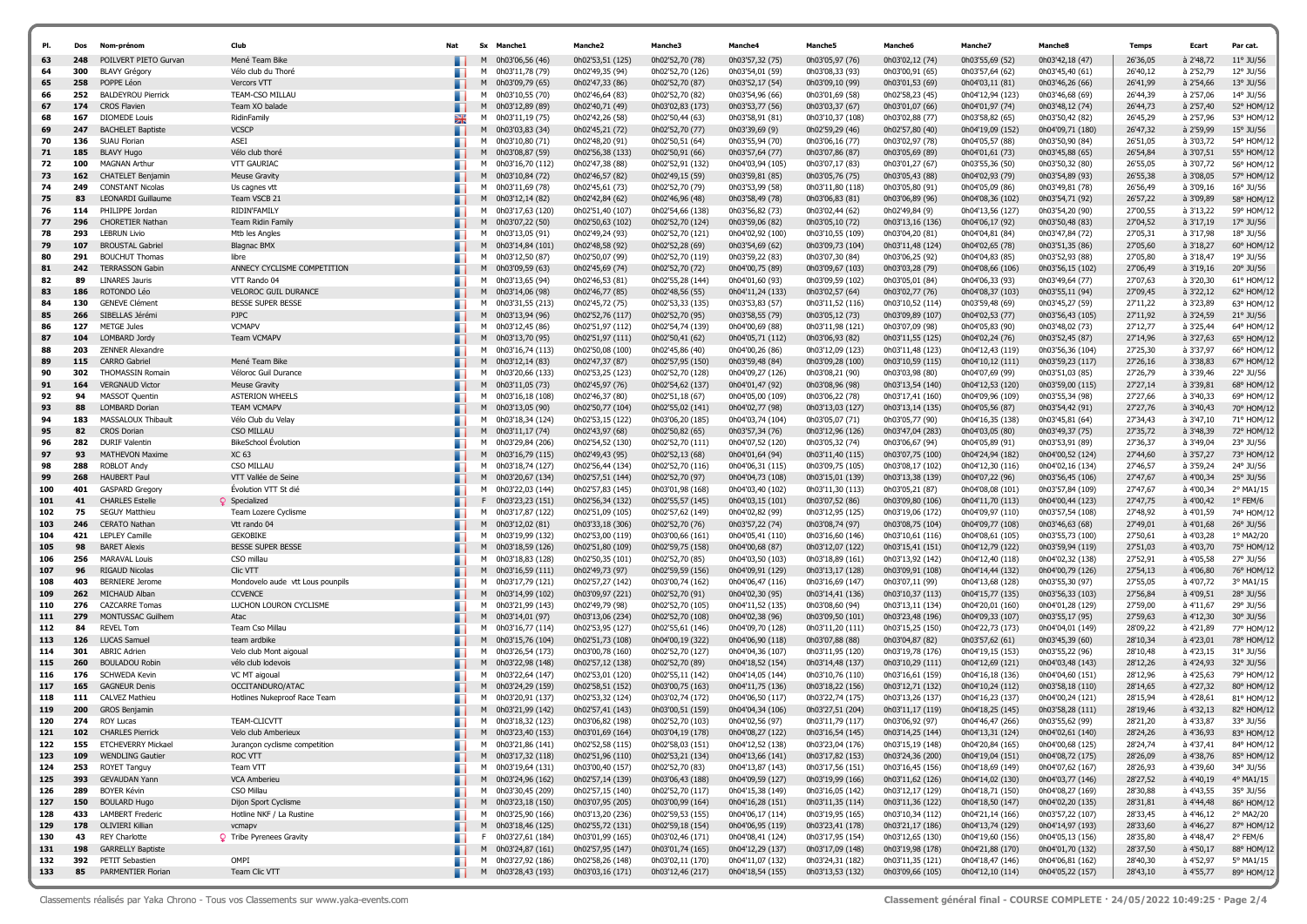| PI.        | Dos        | Nom-prénom                                      | Club                                           | Nat            | Sx Manche1                                     | Manche2                              | Manche3                              | <b>Manche4</b>                       | <b>Manche5</b>                       | Manche6                              | Manche <sub>7</sub>                  | Manche8                              | <b>Temps</b>         | Ecart                  | Par cat.                 |
|------------|------------|-------------------------------------------------|------------------------------------------------|----------------|------------------------------------------------|--------------------------------------|--------------------------------------|--------------------------------------|--------------------------------------|--------------------------------------|--------------------------------------|--------------------------------------|----------------------|------------------------|--------------------------|
| 134        | 112        | <b>CALIMODIO Valentin</b>                       | Nord Isère Enduro Crew / Supertour Ambassadeur |                | 0h03'21,35 (139)<br>м                          | 0h03'00,66 (159)                     | 0h03'01,92 (166)                     | 0h04'14,34 (146)                     | 0h03'16,03 (141)                     | 0h03'17,96 (166)                     | 0h04'22,10 (171)                     | 0h04'09,00 (177)                     | 28'43,36             | à 4'56,03              | 90° HOM/12               |
| 135<br>136 | 156<br>202 | <b>HABBAK Benoit</b><br><b>TRARIEUX Antoine</b> | Les Grizzlis                                   |                | 0h03'22,39 (146)<br>M                          | 0h03'01,00 (161)                     | 0h03'09,76 (205)                     | 0h04'07,70 (121)                     | 0h03'23,16 (177)                     | 0h03'12,65 (131)                     | 0h04'26,83 (189)                     | 0h04'01,60 (130)                     | 28'45,09<br>28'45,78 | à 4'57,76<br>à 4'58,45 | 91° HOM/12<br>92° HOM/12 |
| 137        | 270        | <b>MARET Loris</b>                              | <b>AC Gassinois</b>                            |                | 0h03'34,06 (227)<br>м<br>M<br>0h03'27,03 (177) | 0h02'50,68 (103)<br>0h03'07,09 (201) | 0h03'05,14 (182)<br>0h02'52,70 (99)  | 0h04'23,68 (173)<br>0h04'08,35 (123) | 0h03'18,15 (155)<br>0h03'24,40 (184) | 0h03'10,88 (118)<br>0h03'19,73 (175) | 0h04'24,45 (180)<br>0h04'21,86 (169) | 0h03'58,74 (113)<br>0h04'05,04 (154) | 28'46,20             | à 4'58,87              | 36° JU/56                |
| 138        | 119        | <b>LARDET Emeric</b>                            | Annecy Cc                                      | ٠              | 0h03'30,39 (208)<br>м                          | 0h02'52,08 (114)                     | 0h02'58,79 (152)                     | 0h04'19,24 (158)                     | 0h03'13,18 (129)                     | 0h03'19,99 (179)                     | 0h04'27,00 (190)                     | 0h04'09,04 (178)                     | 28'49,71             | à 5'02,38              | 93° HOM/12               |
| 139        | 299        | <b>BRAILLON Maxence</b>                         | <b>VCR</b>                                     |                | M<br>0h03'32,58 (218)                          | 0h03'02,56 (168)                     | 0h02'52,70 (125)                     | 0h04'08,73 (125)                     | 0h03'23,56 (179)                     | 0h03'33,38 (248)                     | 0h04'14,25 (131)                     | 0h04'06,24 (160)                     | 28'54,00             | à 5'06,67              | 37° JU/56                |
| 140        | 283        | LIENARD Dorian                                  | Brassac / Lacaune VTT Club                     |                | 0h03'24,18 (158)<br>м                          | 0h03'06,87 (199)                     | 0h02'52,70 (112)                     | 0h04'22,90 (169)                     | 0h03'28,39 (209)                     | 0h03'22,23 (192)                     | 0h04'20,63 (163)                     | 0h04'01,02 (128)                     | 28'58,92             | à 5'11,59              | 38° JU/56                |
| 141        | 171        | <b>BUFFIERE Nathan</b>                          | <b>Tarquet Bike Aventure</b>                   |                | 0h03'28,00 (188)<br>M                          | 0h02'53,87 (126)                     | 0h03'08,94 (201)                     | 0h04'16,81 (152)                     | 0h03'25,79 (191)                     | 0h03'22,01 (191)                     | 0h04'18,67 (148)                     | 0h04'07,48 (166)                     | 29'01,57             | à 5'14,24              | 94° HOM/12               |
| 142        | 105        | SILVESTRE DE FERRON Stanislas                   | Enduro team AJP                                |                | 0h03'25,67 (165)<br>м                          | 0h03'06,50 (194)                     | 0h03'10,13 (207)                     | 0h04'10,17 (130)                     | 0h03'19,52 (163)                     | 0h03'27,18 (212)                     | 0h04'23,53 (177)                     | 0h04'00,37 (122)                     | 29'03,07             | à 5'15,74              | 95° HOM/12               |
| 143        | 152        | <b>ALEX Joris</b>                               | Fun Sports Cycles                              |                | 0h03'27,37 (181)<br>M                          | 0h03'05,19 (186)                     | 0h03'06,27 (186)                     | 0h04'17,14 (153)                     | 0h03'18,25 (157)                     | 0h03'19,31 (174)                     | 0h04'28,57 (196)                     | 0h04'03,68 (144)                     | 29'05,78             | à 5'18,45              | 96° HOM/12               |
| 144        | 157        | <b>RIVAULT Guillaume</b>                        | <b>LOURDES VTT</b>                             |                | 0h03'23,07 (149)<br>м                          | 0h02'58,48 (151)                     | 0h03'15,96 (236)                     | 0h04'12,70 (140)                     | 0h03'33,08 (230)                     | 0h03'18,84 (171)                     | 0h04'20,18 (161)                     | 0h04'05,02 (153)                     | 29'07,33             | à 5'20,00              | 97° HOM/12               |
| 145        | 158        | <b>SANCHEZ Mathieu</b>                          | Lous ponpils                                   | ٠              | M<br>0h03'23,61 (154)                          | 0h02'57,87 (146)                     | 0h03'07,95 (196)                     | 0h04'14,40 (147)                     | 0h03'26,29 (198)                     | 0h03'17,86 (165)                     | 0h04'24,31 (179)                     | 0h04'15,20 (196)                     | 29'07,49             | à 5'20,16              | 98° HOM/12               |
| 146        | 169        | <b>BISSERIER Samuel</b>                         | <b>SB COMPANY</b>                              |                | 0h03'26,33 (171)<br>м                          | 0h03'02,17 (167)                     | 0h03'03,63 (174)                     | 0h04'26,44 (185)                     | 0h03'24,89 (186)                     | 0h03'21,53 (188)                     | 0h04'18,21 (144)                     | 0h04'06,99 (164)                     | 29'10,19             | à 5'22,86              | 99° HOM/12               |
| 147        | 190        | <b>BUR Felix</b>                                | Vtt fun club                                   |                | 0h03'28.31 (191)<br>M                          | 0h03'01,44 (163)                     | 0h03'28,88 (283)                     | 0h04'11,36 (134)                     | 0h03'21,13 (171)                     | 0h03'17,51 (163)                     | 0h04'20,75 (164)                     | 0h04'03,85 (147)                     | 29'13,23             | à 5'25,90              | 100° HOM/1               |
| 148        | 292        | <b>COUSER Thomas</b>                            | Luchon Louron Cyclisme                         |                | м<br>0h03'26,11 (168)                          | 0h03'09,08 (217)                     | 0h02'52,70 (120)                     | 0h04'25,86 (181)                     | 0h03'32,81 (229)                     | 0h03'22,88 (194)                     | 0h04'19,26 (154)                     | 0h04'08,45 (171)                     | 29'17,15             | à 5'29,82              | 39° JU/56                |
| 149        | 407        | <b>CHICO Vincent</b>                            | VTT la Fumade MONDOVELO                        | ٠              | 0h03'26,72 (176)<br>M                          | 0h03'07,67 (203)                     | 0h03'09,92 (206)                     | 0h04'20,50 (163)                     | 0h03'28,75 (212)                     | 0h03'18,36 (169)                     | 0h04'22,73 (172)                     | 0h04'04,67 (152)                     | 29'19,32             | à 5'31,99              | 6° MA1/15                |
| 150        | 181        | CANTIE Lucas                                    | Vélo Club du Thoré                             |                | 0h03'23,29 (152)<br>м                          | 0h03'08,75 (214)                     | 0h03'09,04 (202)                     | 0h04'14,97 (148)                     | 0h03'24,69 (185)                     | 0h03'25,01 (203)                     | 0h04'28,98 (197)                     | 0h04'08,96 (176)                     | 29'23,69             | à 5'36,36              | 101° HOM/1               |
| 151        | 184        | DIAZ Robin                                      | Vélo Club Mont Aigoual Pays Vigannais          |                | 0h03'26,58 (174)<br>M                          | 0h03'04,73 (180)                     | 0h03'07,92 (194)                     | 0h04'18,61 (156)                     | 0h03'27,51 (203)                     | 0h03'24,20 (199)                     | 0h04'25,91 (185)                     | 0h04'10,96 (182)                     | 29'26,42             | à 5'39,09              | 102° HOM/1               |
| 152        | 118        | LETOURNEUR Jules                                | US Maule                                       |                | 0h03'27,93 (187)<br>м                          | 0h03'06,88 (200)                     | 0h03'13,28 (220)                     | 0h04'13,79 (142)                     | 0h03'35,10 (239)                     | 0h03'27,92 (217)                     | 0h04'19,61 (157)                     | 0h04'08,37 (170)                     | 29'32,88             | à 5'45,55              | 103° HOM/1               |
| 153        | 423<br>303 | <b>ABATE Emmanuel</b><br><b>DEMUYTER Sacha</b>  | Annecy Cyclisme competition                    | ٠              | 0h03'38,54 (251)<br>M                          | 0h03'07,40 (202)                     | 0h03'16,17 (239)                     | 0h04'23,35 (171)                     | 0h03'18,66 (160)                     | 0h03'21,40 (187)                     | 0h04'21,51 (167)                     | 0h04'11,58 (184)                     | 29'38,61<br>29'44,23 | à 5'51,28<br>à 5'56,90 | 3° MA2/20<br>40° JU/56   |
| 154<br>155 | 120        | CHA Guillaume                                   | RIDIN'FAMILY                                   |                | 0h03'34,47 (230)<br>м<br>0h03'27,51 (182)<br>M | 0h03'06,13 (191)<br>0h03'02,14 (166) | 0h02'52,70 (129)<br>0h02'58,98 (153) | 0h04'23,37 (172)<br>0h05'08,39 (240) | 0h03'31,00 (221)<br>0h03'21,95 (172) | 0h03'25,65 (205)<br>0h03'14,10 (143) | 0h04'40,16 (246)<br>0h04'25,73 (184) | 0h04'10,75 (181)<br>0h04'06,47 (161) | 29'45,27             | à 5'57,94              | 104° HOM/1               |
| 156        | 250        | <b>COUTURIER Lucas</b>                          | Terme luchon louron cyclisme                   |                | 0h04'03,78 (324)<br>м                          | 0h03'00,65 (158)                     | 0h02'52,70 (80)                      | 0h04'28,11 (189)                     | 0h03'17,11 (149)                     | 0h03'17,48 (162)                     | 0h04'30,95 (206)                     | 0h04'15,18 (195)                     | 29'45,96             | à 5'58,63              | 41° JU/56                |
| 157        | 425        | <b>HENRY Christophe</b>                         | Team Lozere Cyclisme                           | ٠              | 0h03'29,90 (207)<br>M                          | 0h03'07,97 (206)                     | 0h03'15,39 (232)                     | 0h04'19,27 (159)                     | 0h03'32,80 (227)                     | 0h03'25,73 (206)                     | 0h04'23,36 (176)                     | 0h04'13,49 (190)                     | 29'47,91             | à 6'00,58              | 4° MA2/20                |
| 158        | 409        | <b>LEFEBVRE Thomas</b>                          |                                                |                | 0h03'37,29 (245)<br>м                          | 0h03'05,36 (187)                     | 0h03'18,48 (247)                     | 0h04'24,82 (177)                     | 0h03'27,69 (206)                     | 0h03'20,10 (180)                     | 0h04'25,08 (183)                     | 0h04'12,84 (188)                     | 29'51,66             | à 6'04,33              | 7° MA1/15                |
| 159        | 163        | <b>SIMON Jules</b>                              | <b>Meuse Gravity</b>                           |                | 0h03'33,42 (225)<br>M                          | 0h03'08,93 (215)                     | 0h03'17,50 (244)                     | 0h04'19,48 (160)                     | 0h03'24,37 (183)                     | 0h03'24,80 (202)                     | 0h04'27,34 (191)                     | 0h04'17,35 (208)                     | 29'53,19             | à 6'05,86              | 105° HOM/1               |
| 160        | 443        | <b>BUIL Alexandre</b>                           | 4X Combes/29Gravity                            |                | 0h03'32,55 (216)<br>м                          | 0h03'05,14 (185)                     | 0h03'10,60 (209)                     | 0h04'22,82 (168)                     | 0h03'36,14 (242)                     | 0h03'18,65 (170)                     | 0h04'31,06 (207)                     | 0h04'16,91 (207)                     | 29'53,87             | à 6'06,54              | 5° MA2/20                |
| 161        | 124        | <b>BONNIOT Alexandre</b>                        | XC63                                           | ٠              | 0h03'30,91 (211)<br>M                          | 0h03'08,17 (208)                     | 0h03'11,44 (211)                     | 0h04'23,09 (170)                     | 0h03'25,45 (189)                     | 0h03'28,90 (226)                     | 0h04'37,70 (238)                     | 0h04'11,32 (183)                     | 29'56,98             | à 6'09,65              | 106° HOM/1               |
| 162        | 117        | VADIC Noé                                       | Team Atomic vélo                               |                | 0h03'28,60 (197)<br>м                          | 0h03'08,59 (213)                     | 0h03'14,20 (225)                     | 0h04'30,00 (197)                     | 0h03'31,58 (223)                     | 0h03'27,79 (216)                     | 0h04'19,88 (158)                     | 0h04'18,13 (211)                     | 29'58,77             | à 6'11,44              | 107° HOM/1               |
| 163        | 397        | <b>DIDIERJEAN Antoine</b>                       | <b>TEAM-FUNCLUB</b>                            |                | 0h03'29,02 (199)<br>M                          | 0h03'08,50 (212)                     | 0h03'14,49 (227)                     | 0h04'19,87 (161)                     | 0h03'36,22 (243)                     | 0h03'21,69 (189)                     | 0h04'29,56 (201)                     | 0h04'20,84 (227)                     | 30'00,19             | à 6'12,86              | 8° MA1/15                |
| 164        | 263        | <b>STAFFORD Corto</b>                           | Luchon Louron Cyclisme                         |                | м<br>0h03'32,87 (220)                          | 0h03'19,42 (260)                     | 0h02'52,70 (92)                      | 0h04'31,60 (200)                     | 0h03'31,12 (222)                     | 0h03'25,98 (208)                     | 0h04'31,53 (210)                     | 0h04'15,18 (194)                     | 30'00,40             | à 6'13,07              | 42° JU/56                |
| 165        | 251        | RAMBIER Maël                                    | Team Lozere Cyclisme                           |                | 0h03'38,48 (250)<br>M                          | 0h03'15,14 (246)                     | 0h02'52,70 (81)                      | 0h04'25,20 (178)                     | 0h03'27,13 (200)                     | 0h03'33,06 (246)                     | 0h04'33,90 (218)                     | 0h04'15,50 (197)                     | 30'01,11             | à 6'13,78              | 43° JU/56                |
| 166        | 438        | <b>GAUTHIER Nicolas</b>                         | Pommiers vtt                                   |                | м<br>0h03'37,60 (246)                          | 0h03'08,18 (209)                     | 0h03'18,74 (248)                     | 0h04'21,02 (164)                     | 0h03'32,33 (226)                     | 0h03'23,90 (197)                     | 0h04'30,05 (203)                     | 0h04'14,44 (191)                     | 30'06,26             | à 6'18,93              | 6° MA2/20                |
| 167        | 10         | LE GALL Valentin                                | Frejus gravity                                 |                | 0h03'11,58 (77)<br>M                           | 0h02'36,95 (27)                      | 0h02'52,70 (71)                      | 0h03'55,06 (67)                      | 0h02'59,23 (45)                      | 0h03'23,91 (198)                     | 0h07'08,56 (310)                     | 0h04'00,05 (120)                     | 30'08,04             | à 6'20,71              | 44° JU/56                |
| 168        | 132        | <b>BORG Guilhem</b>                             | 4X Combes                                      |                | м<br>0h03'35,76 (238)                          | 0h03'03,81 (176)                     | 0h03'05,04 (181)                     | 0h04'26,90 (187)                     | 0h03'20,80 (170)                     | 0h03'33,14 (247)                     | 0h04'44,37 (261)                     | 0h04'19,80 (220)                     | 30'09,62             | à 6'22,29              | 108° HOM/                |
| 169        | 273        | <b>PUECHBERTY Maxime</b>                        | RIDIN'FAMILY                                   | ٠              | M<br>0h03'28,40 (192)                          | 0h03'26,87 (289)                     | 0h02'52,70 (102)                     | 0h04'28,67 (192)                     | 0h03'27,64 (205)                     | 0h03'31,79 (240)                     | 0h04'33,82 (217)                     | 0h04'20,45 (226)                     | 30'10,34             | à 6'23,01              | 45° JU/56                |
| 170<br>171 | 281<br>161 | <b>MOULS Erwan</b><br><b>PRADELLES Julien</b>   | Bikers du pic<br>Luchon louron cyclisme        |                | м<br>0h04'01,40 (318)<br>0h03'28,50 (195)<br>M | 0h03'12,48 (232)<br>0h03'10,32 (223) | 0h02'52,70 (110)<br>0h03'15,57 (234) | 0h04'22,33 (166)<br>0h04'24,10 (176) | 0h03'27,76 (207)<br>0h03'29,53 (215) | 0h03'26,85 (211)<br>0h03'33,01 (244) | 0h04'28,20 (195)<br>0h04'39,00 (244) | 0h04'21,51 (233)<br>0h04'15,77 (198) | 30'13,23<br>30'15,80 | à 6'25,90<br>à 6'28,47 | 46° JU/56<br>109° HOM/1  |
| 172        | 432        | RAMBEAU Pascal                                  | Cyclo club de Lascours                         |                | м<br>0h03'35,03 (234)                          | 0h03'03,94 (177)                     | 0h03'16,28 (240)                     | 0h04'25,56 (180)                     | 0h03'32,27 (225)                     | 0h03'26,53 (210)                     | 0h04'38,01 (240)                     | 0h04'21,48 (232)                     | 30'19,10             | à 6'31,77              | 7° MA2/20                |
| 173        | 160        | PERUZZETTO Jerome                               | Lous pounpils                                  |                | M<br>0h03'32,35 (215)                          | 0h03'03,04 (170)                     | 0h03'14,92 (229)                     | 0h04'29,19 (194)                     | 0h03'41,39 (260)                     | 0h03'35,00 (260)                     | 0h04'38,39 (243)                     | 0h04'07,94 (168)                     | 30'22,22             | à 6'34,89              | 110° HOM/1               |
| 174        | 280        | <b>BASSINET Léandre</b>                         | Bikers du Pic                                  |                | 0h03'32,56 (217)<br>м                          | 0h03'09,60 (219)                     | 0h02'52,70 (109)                     | 0h04'23,86 (175)                     | 0h03'27,43 (202)                     | 0h03'25,58 (204)                     | 0h05'07,65 (293)                     | 0h04'22,93 (238)                     | 30'22,31             | à 6'34,98              | 47° JU/56                |
| 175        | 170        | <b>DESTREE Maxime</b>                           | ST ANDRE VTT                                   |                | M<br>0h03'28,46 (194)                          | 0h03'04,01 (178)                     | 0h03'12,26 (215)                     | 0h04'35,96 (210)                     | 0h03'39,50 (254)                     | 0h03'38,75 (268)                     | 0h04'23,65 (178)                     | 0h04'21,32 (230)                     | 30'23,91             | à 6'36,58              | 111° HOM/1               |
| 176        | 42         | <b>MURIGNEUX Axelle</b>                         | <b>Q</b> VTT Ardbike Valence                   |                | F.<br>0h03'39,49 (258)                         | 0h03'10,57 (224)                     | 0h03'14,47 (226)                     | 0h04'26,28 (183)                     | 0h03'28,49 (211)                     | 0h03'30,93 (235)                     | 0h04'34,22 (221)                     | 0h04'22,00 (236)                     | 30'26,45             | à 6'39,12              | 3° FEM/6                 |
| 177        | 166        | ST PAUL Aymeric                                 | Ridin'Family                                   |                | M<br>0h03'40,21 (264)                          | 0h03'07,84 (204)                     | 0h03'09,06 (203)                     | 0h04'30,14 (198)                     | 0h03'25,12 (187)                     | 0h03'33,75 (250)                     | 0h04'42,76 (257)                     | 0h04'23,05 (239)                     | 30'31,93             | à 6'44,60              | 112° HOM/1               |
| 178        | 49         | SIMONIN Laura                                   | <b>Q</b> Annecy CC                             |                | F.<br>0h03'52,46 (305)                         | 0h03'09,92 (220)                     | 0h03'12,46 (216)                     | 0h04'28,61 (190)                     | 0h03'30,15 (217)                     | 0h03'22,50 (193)                     | 0h04'42,27 (252)                     | 0h04'15,81 (199)                     | 30'34,18             | à 6'46,85              | 4° FEM/6                 |
| 179        | 177        | <b>ROUX Pierre Ulysse</b>                       | <b>VC Saillans</b>                             |                | M<br>0h03'32,95 (221)                          | 0h03'20,69 (262)                     | 0h03'21,63 (257)                     | 0h04'21,19 (165)                     | 0h03'43,19 (262)                     | 0h03'34,46 (255)                     | 0h04'27,69 (193)                     | 0h04'13,45 (189)                     | 30'35,25             | à 6'47,92              | 113° HOM/1               |
| 180        | 277        | <b>ANTON Tobias</b>                             | <b>TEAM VCMAPV</b>                             |                | 0h03'17,47 (119)<br>м                          | 0h03'08,49 (211)                     | 0h02'52,70 (106)                     | 0h04'19,09 (157)                     | 0h03'14,28 (135)                     | 0h03'11,30 (120)                     | 0h04'08,55 (104)                     | 0h06'23,66 (307)                     | 30'35,54             | à 6'48,21              | 48° JU/56                |
| 181        | 430        | <b>BLANC Gerard</b>                             | CSO MILLAU                                     | ٠              | 0h03'40,22 (265)<br>M                          | 0h03'16,32 (253)                     | 0h03'16,15 (238)                     | 0h04'30,91 (199)                     | 0h03'32,80 (228)                     | 0h03'30,96 (236)                     | 0h04'35,75 (228)                     | 0h04'18,44 (214)                     | 30'41,55             | à 6'54,22              | 8° MA2/20                |
| 182        | 172        | <b>COURANT Etienne</b>                          | Team Lozere Cyclisme                           |                | м<br>0h03'25,34 (164)                          | 0h02'58,33 (149)                     | 0h03'15,73 (235)                     | 0h04'12,54 (139)                     | 0h04'08,88 (305)                     | 0h03'32,95 (243)                     | 0h04'43,87 (260)                     | 0h04'24,16 (243)                     | 30'41,80             | à 6'54,47              | 114° HOM/                |
| 183        | 422        | <b>IMBS Raphael</b>                             | MFB-MNBIKE                                     |                | 0h03'36,39 (240)<br>M                          | 0h03'14,92 (244)                     | 0h03'16,89 (243)                     | 0h04'27,63 (188)                     | 0h03'37,91 (249)                     | 0h03'25,82 (207)                     | 0h04'33,91 (219)                     | 0h04'33,57 (267)                     | 30'47,04             | à 6'59,71              | 9° MA2/20                |
| 184<br>185 | 272<br>195 | <b>GERBAUD Camille</b>                          | PJPC                                           |                | 0h03'40,17 (263)<br>м<br>M                     | 0h03'43,42 (317)<br>0h03'10,66 (225) | 0h02'52,70 (101)                     | 0h05'10,64 (241)<br>0h04'20,02 (162) | 0h03'20,12 (168)<br>0h03'38,24 (250) | 0h03'19,21 (173)                     | 0h04'40,77 (248)<br>0h04'38,20 (241) | 0h04'02,56 (139)<br>0h04'46,28 (286) | 30'49,59<br>30'52,52 | à 7'02,26<br>à 7'05,19 | 49° JU/56                |
| 186        | 46         | <b>DOMET Morgan</b><br><b>MACINOT Laurine</b>   | <b>Q</b> Meuse Gravity                         |                | 0h03'36,48 (241)<br>0h03'41,04 (268)<br>F.     | 0h03'21,66 (268)                     | 0h03'10,88 (210)<br>0h03'15,34 (231) | 0h04'22,68 (167)                     | 0h03'38,98 (252)                     | 0h03'31,76 (239)<br>0h03'31,10 (237) | 0h04'39,13 (245)                     | 0h04'28,93 (254)                     | 30'58,86             | à 7'11,53              | 115° HOM/:<br>5° FEM/6   |
| 187        | 269        | <b>PATRELLE Tristan</b>                         | Luchon Louron Cyclisme                         |                | 0h03'33,98 (226)<br>M                          | 0h03'15,96 (252)                     | 0h02'52,70 (98)                      | 0h04'39,63 (216)                     | 0h04'13,32 (310)                     | 0h03'28,22 (219)                     | 0h04'36,85 (234)                     | 0h04'18,37 (212)                     | 30'59,03             | à 7'11,70              | 50° JU/56                |
| 188        | 410        | <b>FOURIER Pierre Luc</b>                       | <b>Black Mountain Riders</b>                   |                | м<br>0h03'43,30 (276)                          | 0h03'10,89 (228)                     | 0h03'24,52 (264)                     | 0h04'26,07 (182)                     | 0h03'52,78 (288)                     | 0h03'28,30 (222)                     | 0h04'32,92 (213)                     | 0h04'23,44 (242)                     | 31'02,22             | à 7'14,89              | 9° MA1/15                |
| 189        | 435        | <b>COUSER Patrick</b>                           | Luchon Louron Cyclisme                         |                | 0h03'38,05 (248)<br>M                          | 0h03'25,00 (281)                     | 0h03'22,81 (260)                     | 0h04'25,47 (179)                     | 0h03'49,50 (280)                     | 0h03'30,43 (234)                     | 0h04'34,55 (224)                     | 0h04'18,93 (218)                     | 31'04,74             | à 7'17,41              | 10° MA2/20               |
| 190        | 168        | <b>FROUIN Quentin</b>                           | ROC EVASION                                    |                | M<br>0h04'07,70 (327)                          | 0h03'10,89 (227)                     | 0h03'34,46 (300)                     | 0h04'23,80 (174)                     | 0h03'25,83 (192)                     | 0h03'33,89 (251)                     | 0h04'35,52 (226)                     | 0h04'16,64 (204)                     | 31'08,73             | à 7'21,40              | 116° HOM/1               |
| 191        | 436        | <b>BLAKE Russel</b>                             | Luchon Louron Cyclisme                         |                | 0h03'32,66 (219)<br>M                          | 0h03'06,48 (192)                     | 0h03'14,61 (228)                     | 0h04'35,14 (209)                     | 0h03'28,80 (213)                     | 0h03'27,65 (215)                     | 0h04'56,42 (280)                     | 0h04'47,38 (287)                     | 31'09,14             | à 7'21,81              | 11° MA2/20               |
| 192        | 275        | AIGOUY-ABRIOL Nathan                            | TEAM-CSOMILLAU                                 |                | M 0h03'24,77 (160)                             | 0h03'24,65 (279)                     | 0h02'52,70 (104)                     | 0h04'34,68 (207)                     | 0h03'40,15 (256)                     | 0h03'54,58 (293)                     | 0h04'54,63 (276)                     | 0h04'26,73 (246)                     | 31'12,89             | à 7'25,56              | 51° JU/56                |
| 193        | 128        | <b>SURZUR Armand</b>                            | <b>Ridin Family</b>                            |                | M 0h03'30,64 (210)                             | 0h03'44,04 (319)                     | 0h03'40,88 (310)                     | 0h04'29,71 (196)                     | 0h03'30,31 (218)                     | 0h03'33,02 (245)                     | 0h04'29,20 (199)                     | 0h04'18,40 (213)                     | 31'16,20             | à 7'28,87              | 117° HOM/1               |
| 194        | 143        | <b>BROUSTAL Adrien</b>                          | <b>Blagnac BMX</b>                             |                | M 0h03'38,78 (253)                             | 0h03'21,26 (266)                     | 0h03'29,90 (287)                     | 0h04'38,54 (214)                     | 0h03'32,15 (224)                     | 0h03'41,74 (276)                     | 0h04'34,53 (223)                     | 0h04'20,21 (224)                     | 31'17,11             | à 7'29,78              | 118° HOM/1               |
| 195        | 197        | <b>ESCANDE Benjamin</b>                         |                                                |                | M 0h03'40,16 (262)                             | 0h03'26,38 (288)                     | 0h03'31,99 (291)                     | 0h04'26,39 (184)                     | 0h03'41,06 (259)                     | 0h03'33,54 (249)                     | 0h04'42,52 (255)                     | 0h04'21,63 (234)                     | 31'23,67             | à 7'36,34              | 119° HOM/1               |
| 196        | 404        | SALAMÉ Nicolas                                  | Roc Evasion                                    |                | M 0h03'51,88 (303)                             | 0h03'14,09 (241)                     | 0h03'23,93 (262)                     | 0h04'28,62 (191)                     | 0h03'48,10 (276)                     | 0h03'35,20 (261)                     | 0h04'34,63 (225)                     | 0h04'29,07 (255)                     | 31'25,52             | à 7'38,19              | 10° MA1/15               |
| 197        | 44         | CHAMAILLARD Sarah                               | <b>Q</b> VTT PAYS DE GAVOT                     | ٠              | F 0h03'37,86 (247)                             | 0h03'15,29 (248)                     | 0h03'12,10 (214)                     | 0h04'29,15 (193)                     | 0h03'43,42 (264)                     | 0h03'32,53 (241)                     | 0h04'42,47 (254)                     | 0h04'58,21 (298)                     | 31'31,03             | à 7'43,70              | $6^{\circ}$ FEM/6        |
| 198        | 189        | RODRIGUEZ Théo                                  | VTT CLUB THUIR                                 |                | M 0h03'38,89 (254)                             | 0h03'10,67 (226)                     | 0h03'47,24 (315)                     | 0h04'33,50 (203)                     | 0h03'33,21 (231)                     | 0h03'39,08 (269)                     | 0h04'41,81 (250)                     | 0h04'28,58 (251)                     | 31'32,98             | à 7'45,65              | 120° HOM/1               |
| 199        | 175        | <b>DEVISSCHER Simon</b>                         | US CAGNES/MER VTT                              |                | M 0h04'01,54 (319)                             | 0h03'06,07 (189)                     | 0h03'21,60 (256)                     | 0h04'33,89 (205)                     | 0h03'36,92 (245)                     | 0h03'37,35 (264)                     | 0h04'51,69 (271)                     | 0h04'33,36 (266)                     | 31'42,42             | à 7'55,09              | 121° HOM/1               |
| 200<br>201 | 400<br>428 | METGE David<br><b>FRESQUET Patrick</b>          | <b>VCMAPV</b><br>Luchon louron cyclisme        |                | M 0h03'46,64 (286)                             | 0h03'39,57 (314)<br>0h03'13,11 (235) | 0h03'24,87 (266)<br>0h03'26,31 (272) | 0h04'33,04 (202)                     | 0h03'45,07 (270)<br>0h03'49,63 (282) | 0h03'34,64 (256)                     | 0h04'36,06 (231)<br>0h04'44,77 (263) | 0h04'23,37 (241)<br>0h04'31,13 (262) | 31'43,26<br>31'45,71 | à 7'55,93<br>à 7'58,38 | 11° MA1/15<br>12° MA2/20 |
| 202        | 141        | <b>CAMPAGNE Alexandre</b>                       | Bikers du pic                                  | ш.             | M 0h03'48,94 (295)<br>M 0h03'23,91 (156)       | 0h03'38,97 (313)                     | 0h03'15,27 (230)                     | 0h04'34,12 (206)<br>0h04'34,70 (208) | 0h03'26,12 (197)                     | 0h03'37,70 (265)<br>0h04'48,56 (310) | 0h04'26,16 (187)                     | 0h04'12,76 (187)                     | 31'46,45             | à 7'59,12              | 122° HOM/1               |
| 203        | 135        | CASTELA Pedro                                   | Annecy cyclisme compétition                    | $\overline{A}$ | M 0h03'51,88 (302)                             | 0h03'20,93 (263)                     | 0h03'33,00 (295)                     | 0h04'45,46 (224)                     | 0h03'44,73 (268)                     | 0h03'29,47 (230)                     | 0h04'40,34 (247)                     | 0h04'22,38 (237)                     | 31'48,19             | à 8'00,86              | 123° HOM/1               |
| 204        |            | 192 SAUZEDE-ARNAULT Melvin                      | VTT PALAJA                                     | . .            | M 0h03'42,38 (272)                             | 0h03'25,13 (284)                     | 0h03'24,97 (267)                     | 0h04'41,95 (219)                     | 0h03'46,23 (273)                     | 0h03'47,83 (284)                     | 0h04'41,85 (251)                     | 0h04'29,97 (257)                     | 32'00,31             | à 8'12,98              | 124° HOM/1               |
|            |            |                                                 |                                                |                |                                                |                                      |                                      |                                      |                                      |                                      |                                      |                                      |                      |                        |                          |